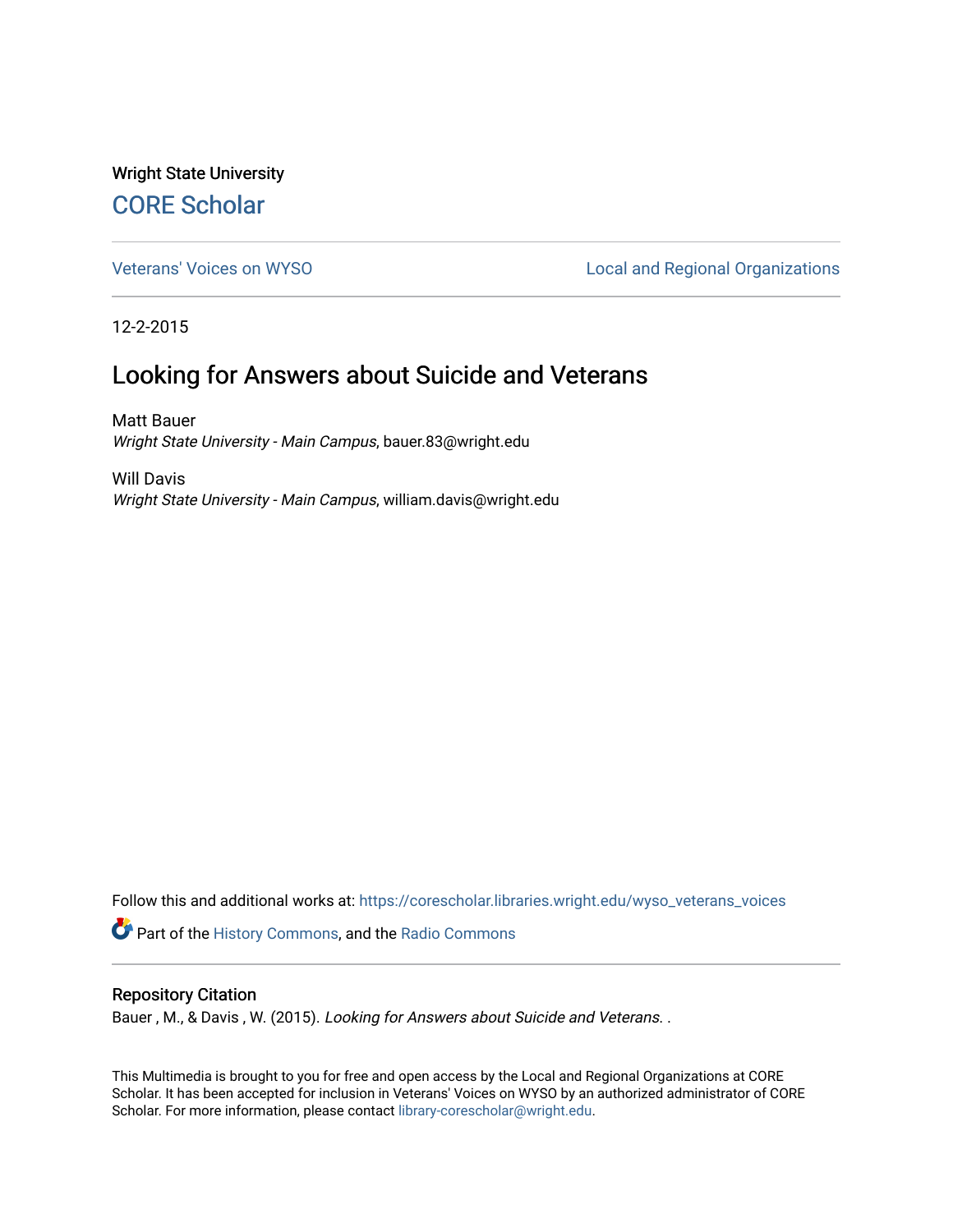# *Looking For Answers About Suicide And Veterans*

#### *by Matt Bauer*

*The suicide rate among veterans has nearly doubled since 2005, and this has prompted the military to conduct a series of decade-long studies to find out why. But more information is needed since early findings have produced contradictory results. Answers will not come easy. Today our Veterans Voice series continues with Air Force veteran, and Wright State University student Matt Bauer of Vandalia, and Air Force veteran George Denillo, who remember their friend, and fellow officer, Sean.*

### *Transcript:*

**Matt Bauer (MB):** Describe the brotherhood that is the military, especially in the cop career field in the Air Force.

**George Denillo (GD):** You hear about the brotherhood of veterans, or the military, or the police, or what not, but for us its it's kind of a two fold thing because we not only have the military connection but also the police connection. You and I both serve as military police officers over at Wright Patterson Air Force Base so we all kind of stick together, and have an even more special bond with one another.

#### **MB:** Describe Sean.

**GD:** He was kind of the class clown. He'd always go out of his way to try and make people laugh. I think in his own way he recognized that our world is a little serious.

**MB:** Yes, he definitely was like that. You know when you work a static post and you're sitting there on the gate and you can't move, and you find out Sergeant Malec is working the mobile patrol around my area. You think, please God let him stop by, and when he does, what's he going to do?

**GD:** You never knew what was going to come out of his mouth.

**MB:** So in April he committed suicide.

**GD:** I originally find out through Facebook. Like a lot of people, I was in shock. I was like no there's no way that this guy, of all people, would commit suicide.

**MB:** Why do you say this guy of all people?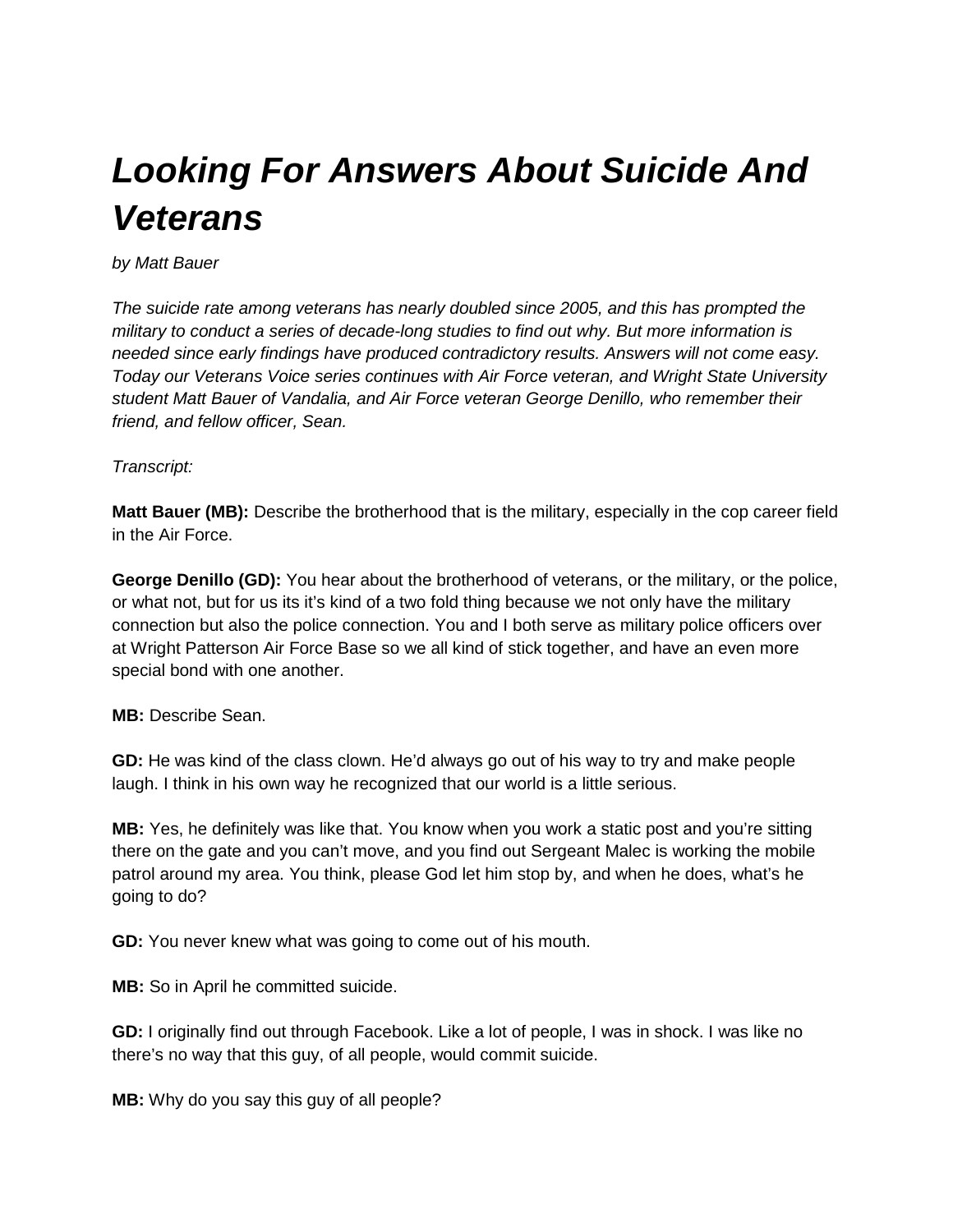**GD:** Because he always made people laugh, and then out of the blue he's gone from the world by his own hand.

**MB:** You think Sean's suicide had a lot to do with his military career…

**GD:** Absolutely.

**MB:** … and what he went through. Because he spent more than two years overseas in Iraq, of all places, during the time when Iraq was popping.

**GD:** You know, when you're in the moment, your training just kicks in. It's not until after the smoke clears and battle's done that you actually have time to process and think about what you just did, or just went through.

**MB:** I know Sean and he never talked about any of this.

**GD:** No, I never heard him talk about his service overseas whatsoever.

**MB:** I spent countless days and weeks in the same car with this man and you could never get it out of him. After I got back from my first deployment and most traumatic deployment, I'd tell him bit and pieces of what I'd been through and his response was, "That's cool," cut off, done, next topic. I think everyone is wired differently, you know. I was willing to share with Sean stuff that I was going through, but Sean didn't want to the help, or he didn't know how to get it, or whatever.

**GD:** I used to be a lot harder on people who committed suicide than I am now. Now that I've actually gone through my own difficult stuff and, I don't necessarily agree with it because you put a lot of people through a lot of pain, but I get it, man. It's hard to deal with some stuff, and not everyone is well equipped with the bag of tools to deal with these things.

**MB:** I think his medicine of choice was humor. How are you going to remember him?

**GD:** For the good times that he gave people. I'm going to remember him for that.

**MB:** I first thing I always think of is his stupid mustache. Because you say Sean Michael Malec to me, and I picture his face with that half-smirk and that one face he always made whenever he entered a room. He had arrogance about him when he walked in, like, hey everybody, Sean's here.

**GD:** Yep.

*Veterans Voices is produced in collaboration with th[e](https://www.wright.edu/veteran-and-military-center) [Veteran and Military Center at Wright](https://www.wright.edu/veteran-and-military-center)  [State University.](https://www.wright.edu/veteran-and-military-center) Funding for this series comes from Ohio Humanities.*